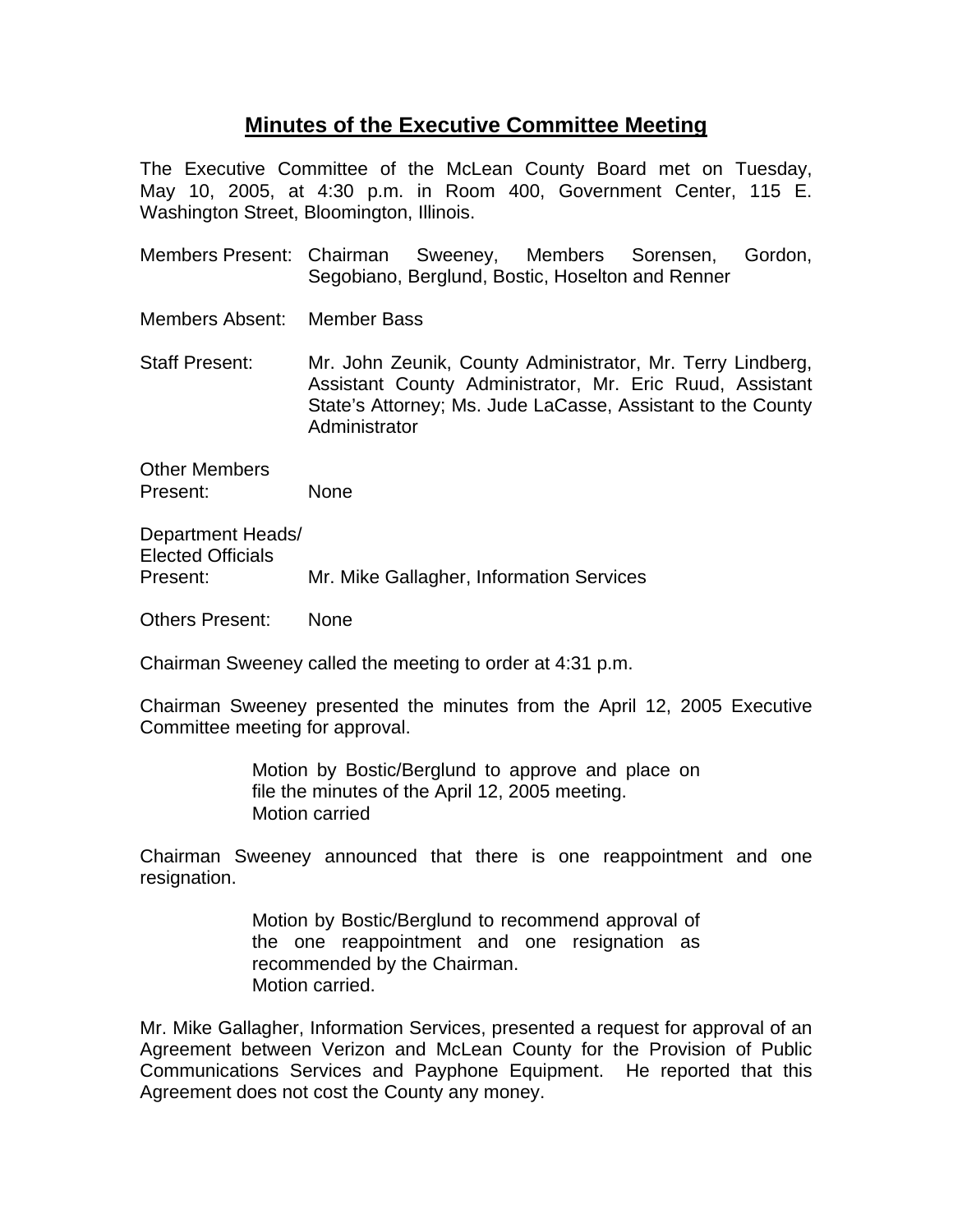Executive Committee May 10, 2005 Page Two

Mr. Ruud indicated that he reviewed this proposal for Information Services. He stated that originally the proposal did not allow for any commission to the County. Mr. Ruud stated that he sent the Agreement back to Verizon for reconsideration and Verizon returned the Agreement allocating a small commission to the County.

> Motion by Gordon/Berglund to Recommend Approval of an Agreement between Verizon and McLean County for the Provision of Public Communications Services and Payphone Equipment – Information Services. Motion carried.

Chairman Sweeney asked if there were any questions or comments for Mr. Gallagher. Hearing none, he thanked him for attending.

Mr. Mike Sweeney, Chairman, McLean County Pollution Control Site Hearing Committee presented a request for approval of a Resolution granting site approval for vertical and horizontal expansion of the ADS/McLean County Landfill #2 to American Disposal Services of Illinois, Inc.

> Motion by Gordon/Bostic to Recommend Approval of a Resolution Granting Site Approval for Vertical and Horizontal Expansion of the ADS/McLean County Landfill #2 to American Disposal Services of Illinois, Inc.

Mr. Segobiano asked Mr. Ruud to explain to the Committee Condition #3 of the Resolution, which states "If any approval or condition by this Committee or of the County Board conflicts with any requirement imposed by the Illinois EPA (that has been imposed by the Illinois EPA independently of any request by ADS for such requirements) the decision of the Illinois EPA shall supersede the County's approval or its condition."

Mr. Ruud responded that this statement deals with what happens if capacity is reached if the expansion is approved. He stated that the Resolution is approving the site. Once that is concluded, it goes to the Illinois EPA and they will determine all of the rules dealing with the development and operation of the site. He stated that the Illinois EPA rules will take care of the capacity issue.

Motion carried.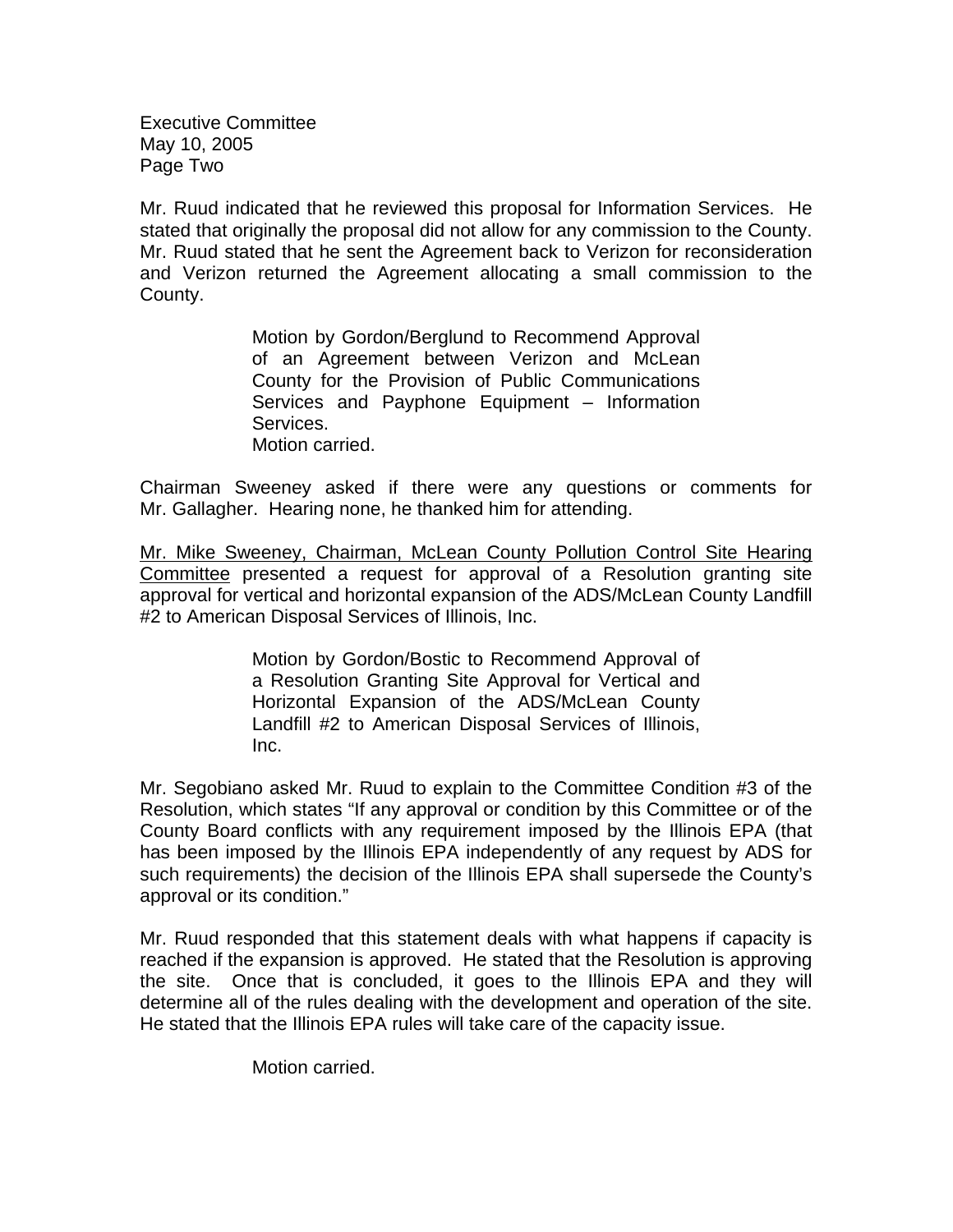Executive Committee May 10, 2005 Page Three

Mr. Tari Renner, Chairman, Justice Committee presented a request for approval of an Interagency Agreement #202306 between the County of McLean on behalf of the McLean County Child Protection Network and the Illinois Criminal Justice Information Authority – Children's Advocacy Center.

> Motion by Renner/Berglund to Recommend Approval of an Interagency Agreement #202306 between the County of McLean on behalf of the McLean County Child Protection Network and the Illinois Criminal Justice Information Authority – Children's Advocacy Center. Motion carried

Chairman Sweeney asked if there were any questions. Hearing none, he thanked him.

Mr. George Gordon, Chairman, Land Use and Development Committee reported that the Land Use and Development Committee brings no items for action to the Executive Committee.

Chairman Sweeney asked if there were any questions for Mr. Gordon. Hearing none, he thanked him.

Ms. Diane Bostic, Chairman, Property Committee reported that the Property Committee has no items for action.

Chairman Sweeney asked if there were any questions for Ms. Bostic. Hearing none, he thanked her.

Mr. Stan Hoselton, Vice Chairman, Transportation Committee reported that the Transportation Committee has no items for action.

Mr. Matt Sorensen, Chairman, Finance Committee presented four items for action. He indicated that he would take the first two items together. The first is a request for approval of State Fiscal Year 2006 Section 5311 Non-Metro Public Transportation Operating Assistance Grant Application and Intercity Bus Grant Application for ShowBus. The second is a request for approval of a Purchase of Service Agreement between McLean County and Meadows Mennonite Retirement Community d/b/a as ShowBus.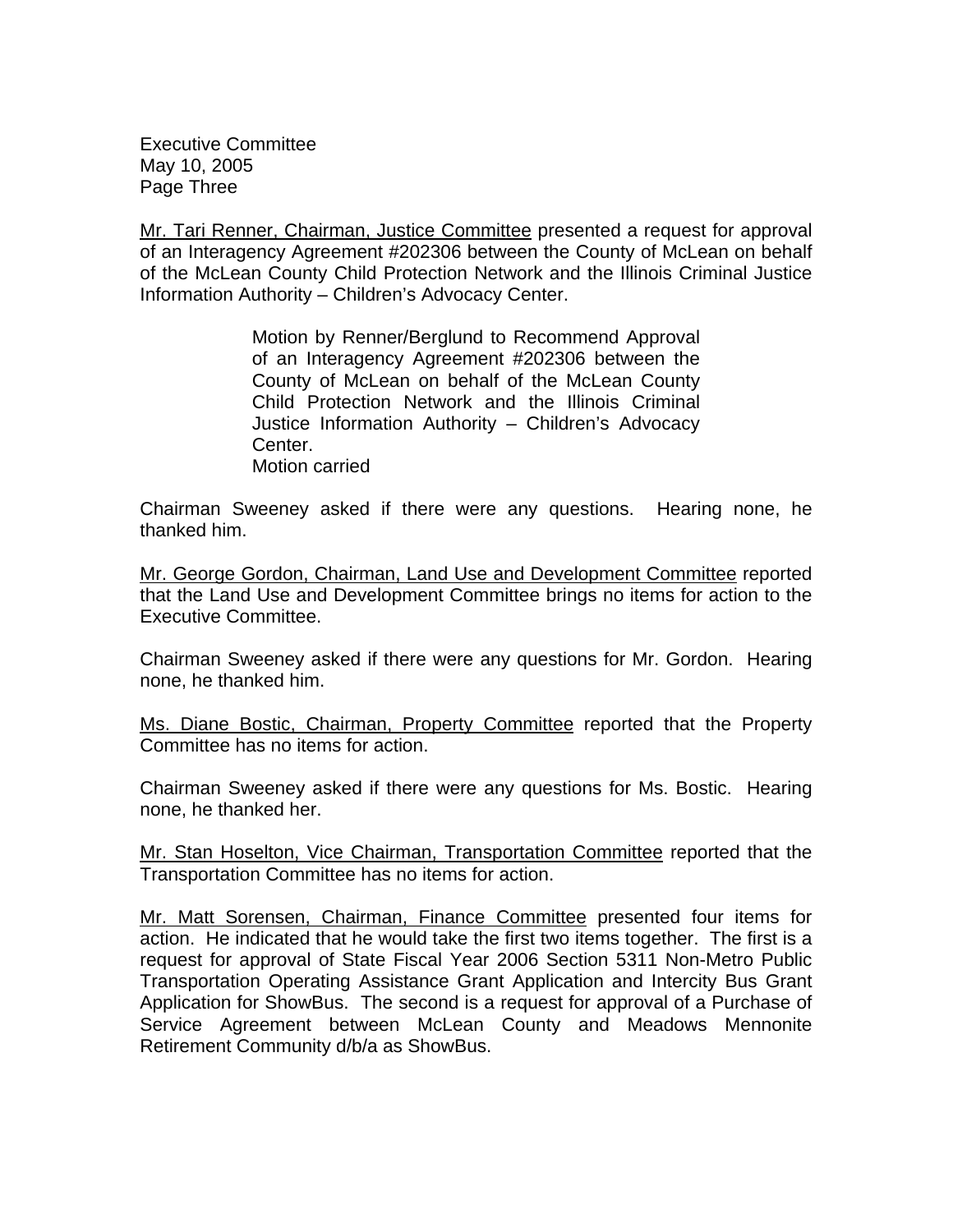Executive Committee May 10, 2005 Page Four

> Motion by Sorensen/Berglund to Recommend Approval of the State Fiscal Year 2006 Section 5311 Non-Metro Public Transportation Operating Assistance Grant Application and Intercity Bus Grant Application for ShowBus, and to Recommend Approval of the Purchase of Service Agreement between McLean County and Meadows Mennonite Retirement Community d/b/a ShowBus. Motion carried.

Mr. Sorensen presented a request for approval of an Ordinance authorizing the Execution and Delivery of an Intergovernmental Cooperation Agreement for the Assist 2005 Single Family Mortgage Revenue Bonds – County Administrator's Office. He stated that this request has been before the Committee in the past. Mr. Sorensen stated that the County has participated with a number of other Municipalities and Counties in the Assist Single Family Mortgage Revenue Bond Program and that the Ordinance is the means to approve and adopt the Intergovernmental Cooperation Agreement.

> Motion by Sorensen/Renner to Recommend Approval of an Ordinance Authorizing the Execution and Delivery of an Intergovernmental Cooperation Agreement for the Assist 2005 Single Family Mortgage Revenue Bonds – County Administrator's Office.

Mr. Sorensen advised that this program has helped over 100 first-time homebuyers purchase a home in McLean County, who probably would not have been able to do so without this assistance.

Motion Carried.

Mr. Sorensen presented a request for approval of the Resolution Establishing the Budget Policy for Fiscal Year 2006 – County Administrator's Office.

> Motion by Sorensen/Renner to Recommend Approval of the Resolution Establishing the Budget Policy for Fiscal Year 2006 – County Administrator's Office. Motion carried.

Mr. Sorensen informed the Committee that a new personnel policy regarding employee use of laptop computers and cell phones will be presented to the Board. He recommended that they look at the proposed Amendment.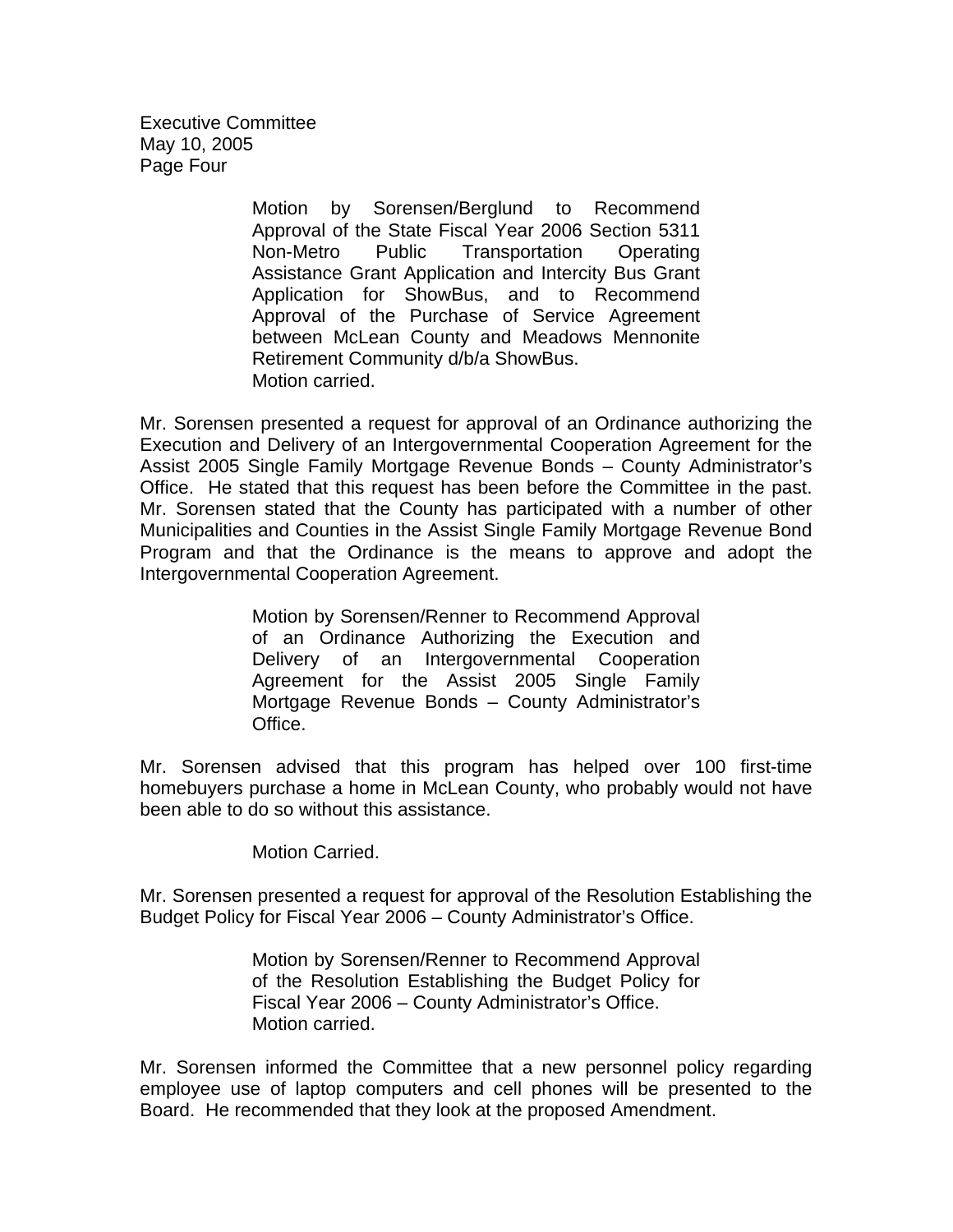Executive Committee May 10, 2005 Page Five

Ms. Bostic referred to the Assist 2005 Single Family Mortgage Revenue Bonds. She asked if there are any figures on the amount of families who defaulted on their mortgages. Mr. Sorensen replied that he has not seen any statistics. He indicated that this is a down payment assistance program and the majority of the burden is on the local lending institutions. He further explained that this is a collaborative effort between several counties who have pooled their bond issuing capabilities together to offer this assistance to McLean County residents. It is a mechanism for a financial institution to work with a homebuyer who does not have down payment money.

Mr. Zeunik stated that he would follow-up on this question with the Program Administrator. He indicated that he talked with the Program Administrator earlier this afternoon and learned that, as of today, 107 families in the County have taken advantage of this program.

Mr. Sorensen stated that there were reports in the Finance Committee packet that will be in the Board packet which lists the municipality, the value of the home and the amount of the financial assistance. He noted that there is lending criteria that a homebuyer must meet to be qualified to take advantage of the program.

Chairman Sweeney asked if there were any further questions. Hearing none, he thanked him.

Mr. John Zeunik, County Administrator reported that he has nothing to report to the Committee.

Chairman Sweeney asked if there were any questions for Mr. Zeunik. Hearing none, he thanked him.

Mr. Hoselton asked what the City of Bloomington is expecting from the County in regards to MetCom. Chairman Sweeney replied that MetCom cannot be discussed as it was tabled at the County Board meeting in April and it can only be discussed at the next Board meeting.

Chairman Sweeney presented the April 30, 2005 bills as recommended and transmitted by the County Auditor for payment. The fund total for the month is \$236,614.05 with the prepaid total the same.